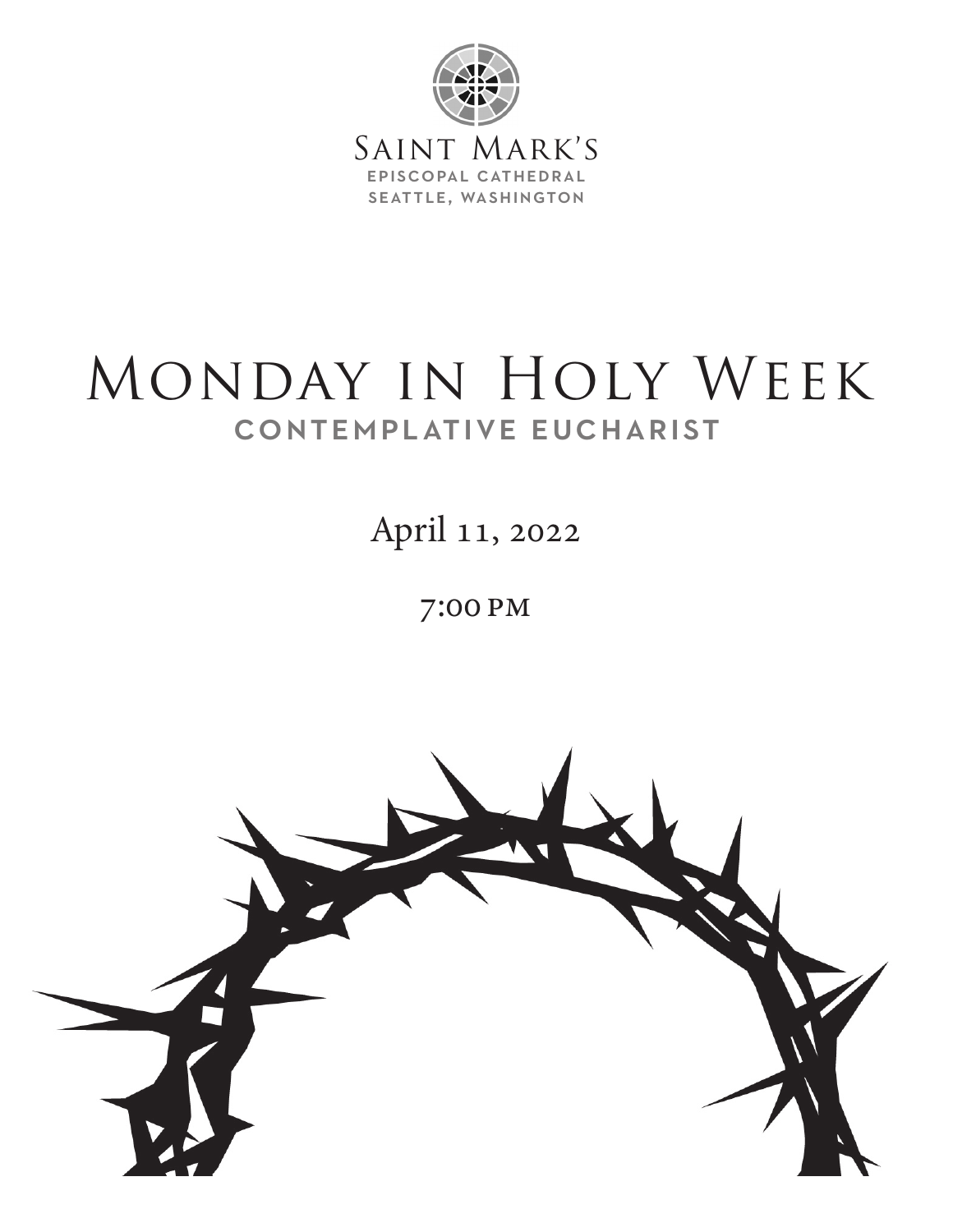*Saint Mark's Cathedral acknowledges that we gather on the traditional land of the first people of Seattle, the Duwamish People, who are still here, and we honor with gratitude the land itself and the life of the Duwamish Tribe.*

*Welcome to Saint Mark's Cathedral. Wherever you are on your spiritual journey, you are welcome here!*

*If you are new to Saint Mark's and would like to learn more, please consider completing a newcomer form found in the pew rack, visit*  saintmarks.org/newcomers *or simply contact one of the clergy. Grace and peace to you!*

# **GATHERING**

*The Assembly gathers in quiet.*

*The Presider rings a singing bowl and all keep a period of silence, followed by an opening prayer offered by the Presider.*

*Presider* You are in the midst of us.

*People* **And we are called by your name.**

*All* **Christ Jesus, stay with us, for evening is at hand and the day is past; be our companion in the way, kindle our hearts, and awaken hope, that we may know you as you are revealed in Scripture and the breaking of bread. Grant this for the sake of your love. Amen.**

### **scripture**

*You may remain seated as you listen to the reading from scripture, but all are invited into quiet response to the reading. Consider these questions as prompts for your own reflection:* 

• What word or phrase strikes you?

• Where do you locate yourself in the reading?

• How may God be calling you to respond in your life?

# **reflection**

*Silence for reflection is kept, begun and ended with the ringing of a singing bowl.*

# **prayers**

*Prayers are offered with significant silences after each one.* 

• "Listen to God's prayer in you for the world."

• "Now listen to God's prayer in you for your community."

• "Now listen to God's prayer for those for whom you care."

• "Now listen to God's prayer in you to release what separates you from God."

• "Now listen to God's prayer in you to see as God sees and love as God loves."

*The Presider offers a concluding prayer and all respond:* **Amen.**

*All stand, as able.*

# **the exchange of peace**

*All exchange a sign of Christ's peace with one another, respecting others' desires for distance to be maintained.*

#### **offertory**

*An offering of money is received, and our gifts of bread, wine and money are presented at the altar.*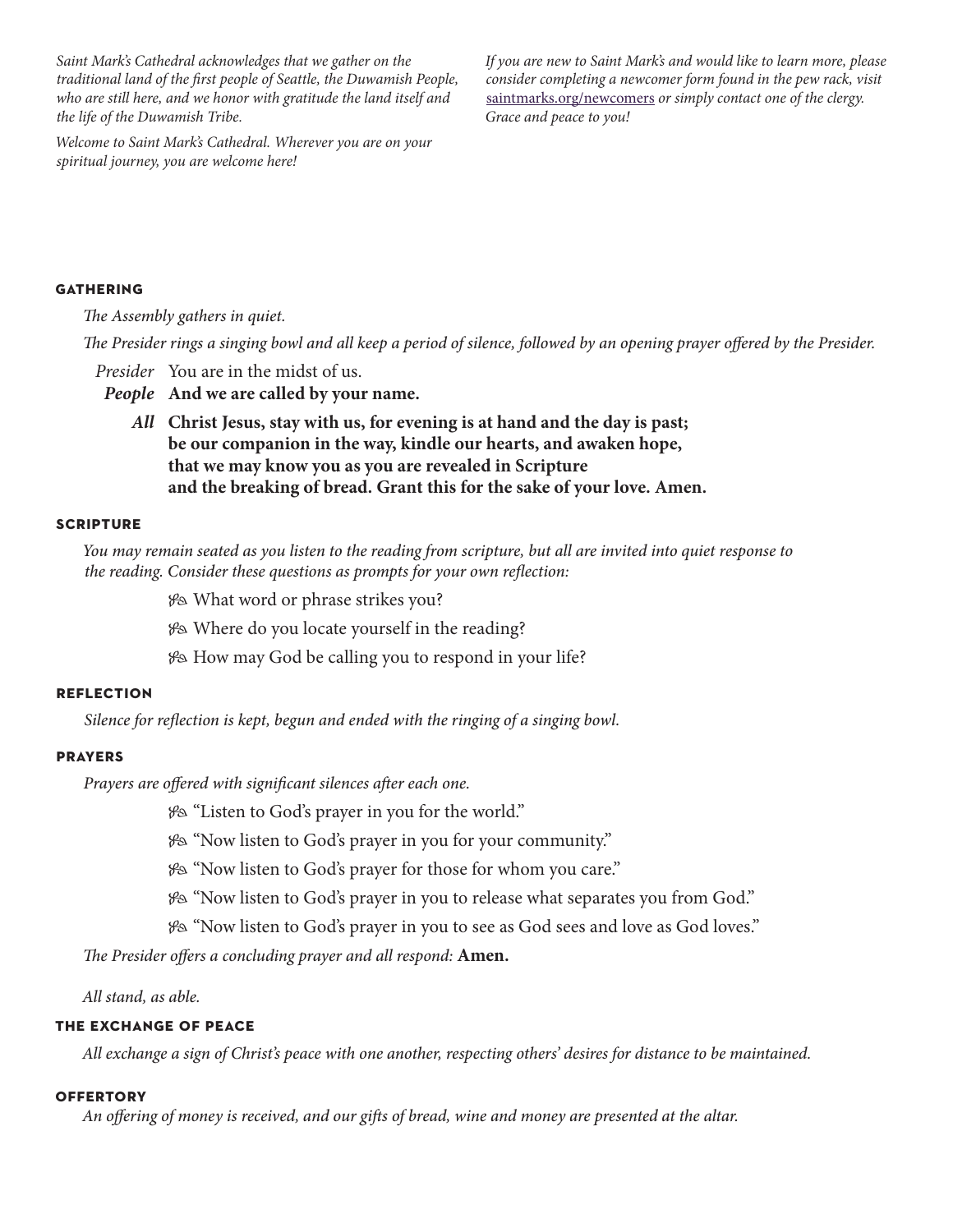*All stand, as able.*

#### **making eucharist**

*Presider* God be with you.

- *People* **And also with you.**
- *Presider* Let us lift our hearts to God.

# *People* **It is a right, good and joyful thing to give God thanks and praise.**

- *Presider* Holy One, we give thanks to you our Creator, and we praise your name, using ancient words of holy faith:
	- *All* **Holy, holy, holy Lord, God of power and might, heaven and earth are full of your glory. Hosanna in the highest. Blessed is the one who comes in the name of the Lord. Hosanna in the highest.**

*The Presider prays over the bread and wine.*

## **the lord's prayer** (*prayed by all*)

*All* **Heavenly Father, heavenly Mother, holy and blessed is your name. We pray for your reign of peace to come, We pray that your will be done, on earth as it is in heaven. Give us this day the bread we need, give it to those who have not enough. Let forgiveness flow between us. Deliver us from evil. For yours is the power and the glory and the mercy now and forever. Amen.** 

#### **communion**

*All who seek God and a deeper life in Christ are welcome to receive communion. Rice wafers for those with wheat allergies are available—simply ask for one at the time of communion. Intinction is not currently available. If you do not wish to drink from the chalice, please cross your arms across your chest as you pass by the chalice.*

#### **reflection**

*After communion silence for reflection is kept, begun and ended with the ringing of a singing bowl.*

*All stand, as able.*

**solemn prayer over the assembly** *The Presider prays over the Assembly. All respond:* **Amen.**

#### **dismissal**

*Presider* Let us bless the Lord. *Assembly* **Thanks be to God.** 

*Following the dismissal, the Presider will go to the altar rail to offer laying on of hands, anointing, and prayers for healing to anyone who desires that.*

*You are also welcome to remain in quiet prayer or to leave in silence.*

**presider** The Reverend Canon Jennifer King Daugherty

**assisting clergy** The Very Reverend Steven L. Thomason

**assisting lay minister** Michael Seewer

**musician** Page Smith, *cello* **usher & greeter** Janet Miller Ray Miller